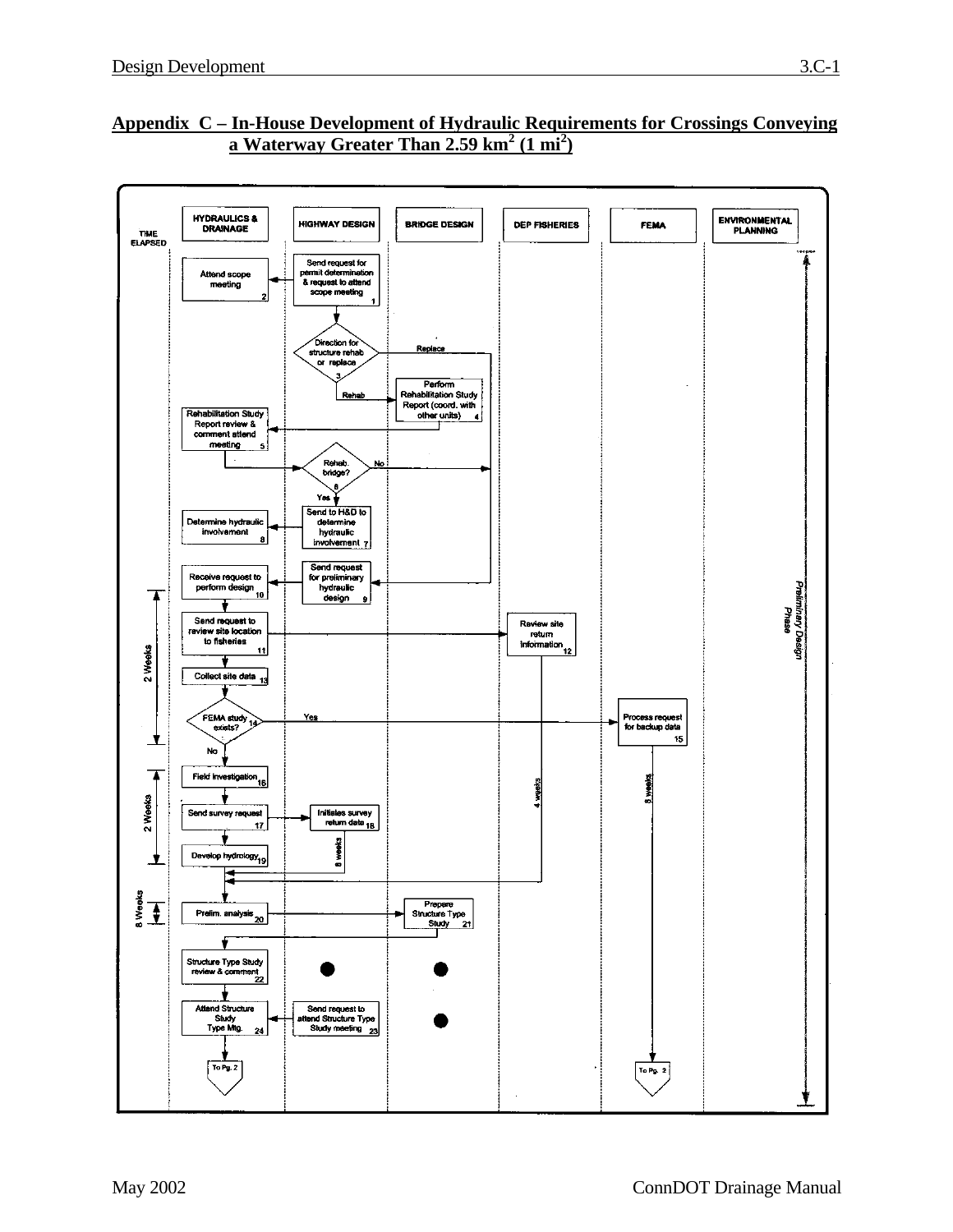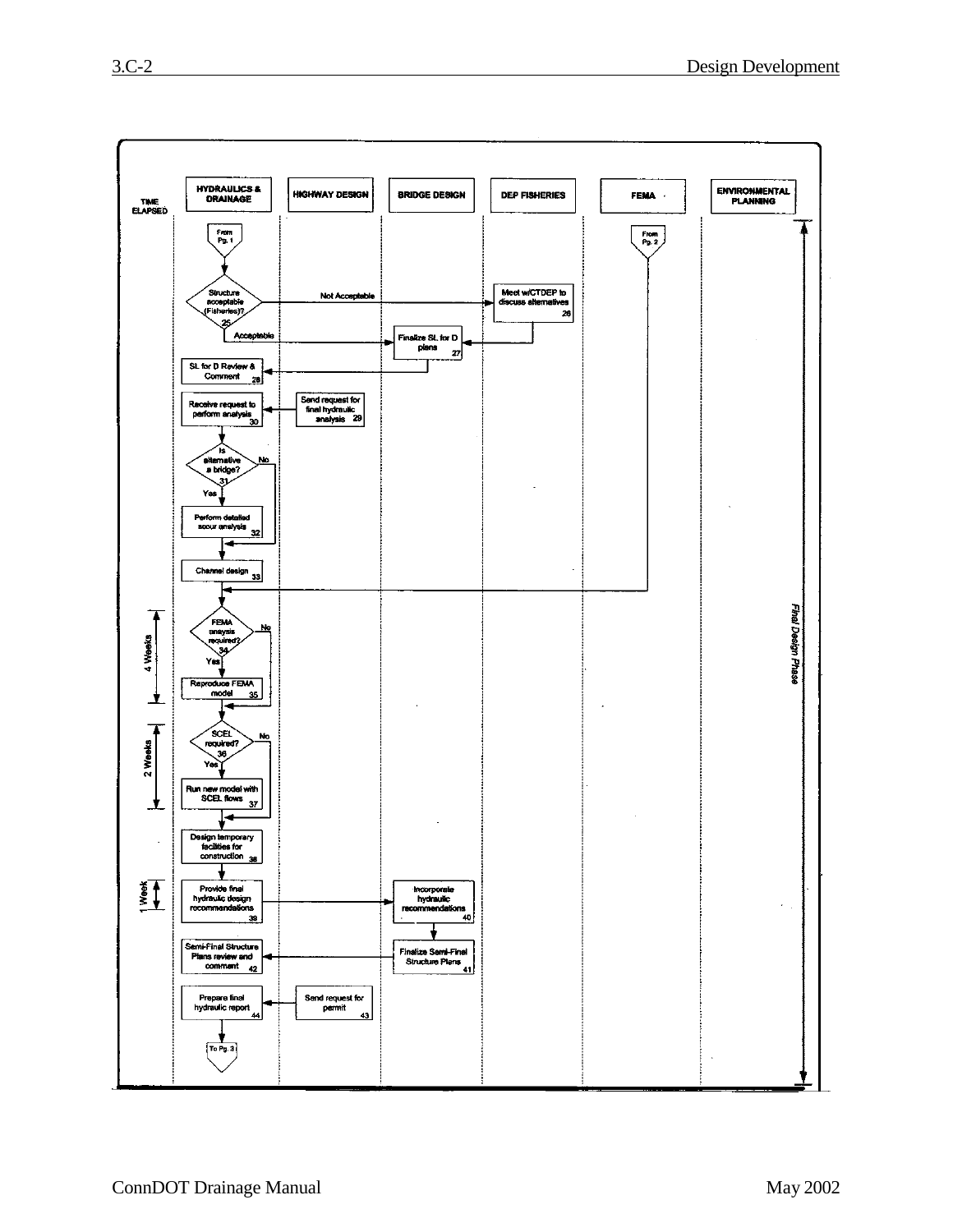

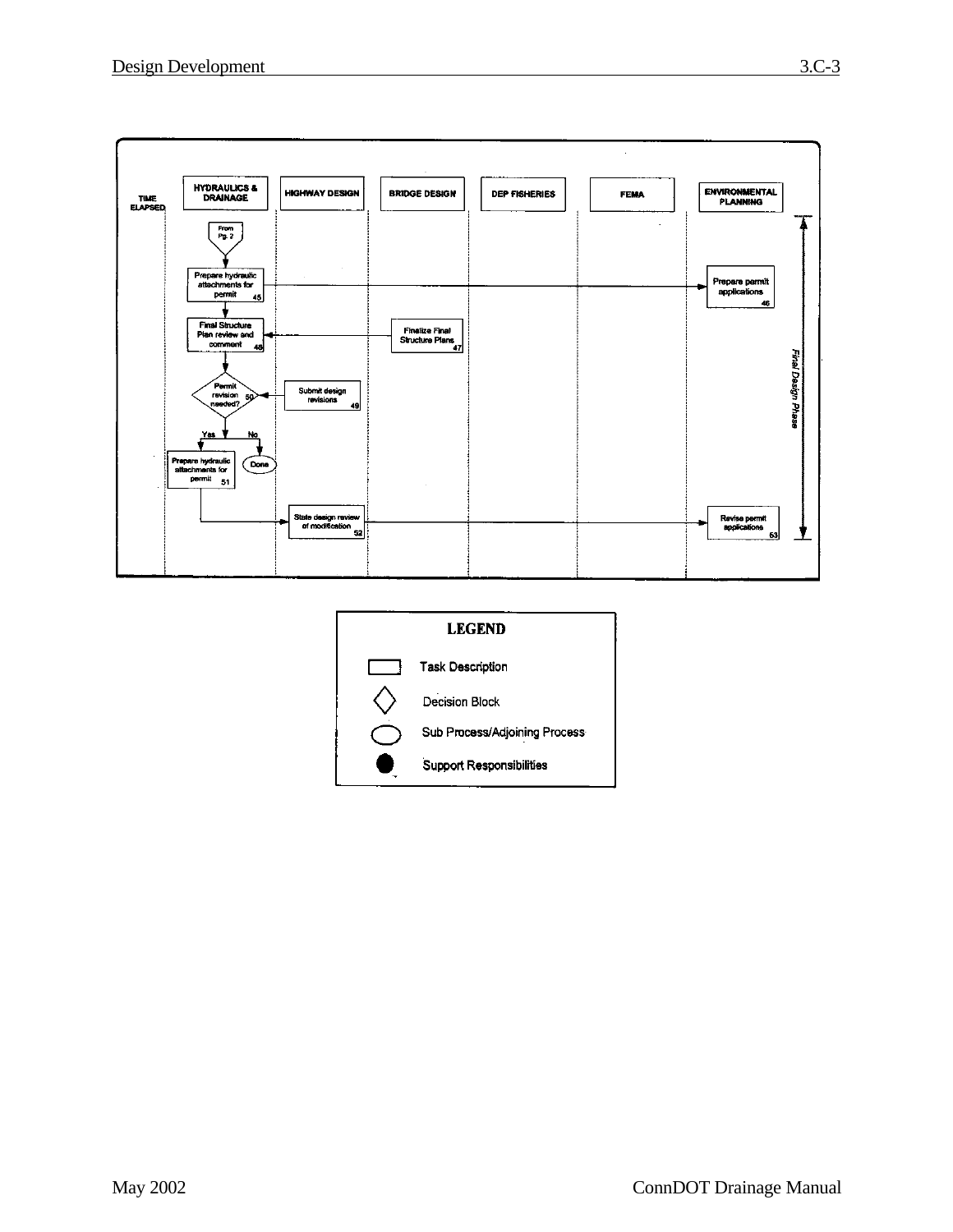| Box #          | <b>Task Name</b>                                                                | Owner                | <b>Duration</b> | <b>Description</b>                                                                                                                                         |
|----------------|---------------------------------------------------------------------------------|----------------------|-----------------|------------------------------------------------------------------------------------------------------------------------------------------------------------|
| $\mathbf{1}$   | Request permit<br>determination and<br>request H&D to attend<br>scoping meeting | Highway<br>Design    | 1 day           | Highway design sends permit determination request to H&D and requests<br>that H&D attend scoping meeting.                                                  |
| $\overline{2}$ | Attend scoping meeting                                                          | Engineer             | 1 day           | H&D attends scoping meeting with other units at request of Highway<br>design to discuss project issues and direction of structure rehab or<br>replacement. |
| $\mathfrak{Z}$ | Determine if structure is<br>rehab or replacement                               | Highway<br>Design    | $1$ wk          | Highway Design will determine if structure will be rehab or replacement.                                                                                   |
| $\overline{4}$ | <b>Rehabilitation Study</b><br>Report                                           | <b>Bridge Design</b> | 4 wks           | Prepare Rehabilitation Study Report. Coordinate and obtain information<br>from other units as necessary.                                                   |
| 5              | Review and comment on<br>rehabilitation study<br>report                         | Engineer             | 1 wk            | Provide written comments on rehabilitation report and attend review<br>meeting.                                                                            |
| 6              | Determine if structure<br>can be rehabilitated                                  | Highway<br>Design    | 1 day           | After completion of rehabilitation study, Highway Design will determine if<br>structure can be rehabilitated.                                              |
| $\overline{7}$ | Request H&D<br>involvement                                                      | Highway<br>Design    | 1 day           | Highway design will send written request to H&D to determine the<br>hydraulic involvement for the rehab project.                                           |
| 8              | Determine hydraulic<br>involvement                                              | Engineer             | $1$ wk          | H&D will determine the extent of H&D's involvement for the structure<br>rehabilitation.                                                                    |
| 9              | Request preliminary<br>hydraulic design                                         | Highway<br>Design    | 1 day           | Highway Design sends request to perform preliminary hydraulic design to<br>H&D.                                                                            |
| 10             | Project initiation                                                              | <b>Section Head</b>  | 1 day           | Receive request for preliminary hydraulic design from Highway Design.<br>Review request, information, schedule, funds, and assign to Engineer.             |
| 11             | <b>Request DEP Fisheries</b><br>review                                          | Engineer             | 1 day           | Send request letter to DEP Fisheries to review site location.                                                                                              |
| 12             | Site review                                                                     | <b>DEP</b> Fisheries | 4 wks           | Perform site review and return any special requirements to H&D.                                                                                            |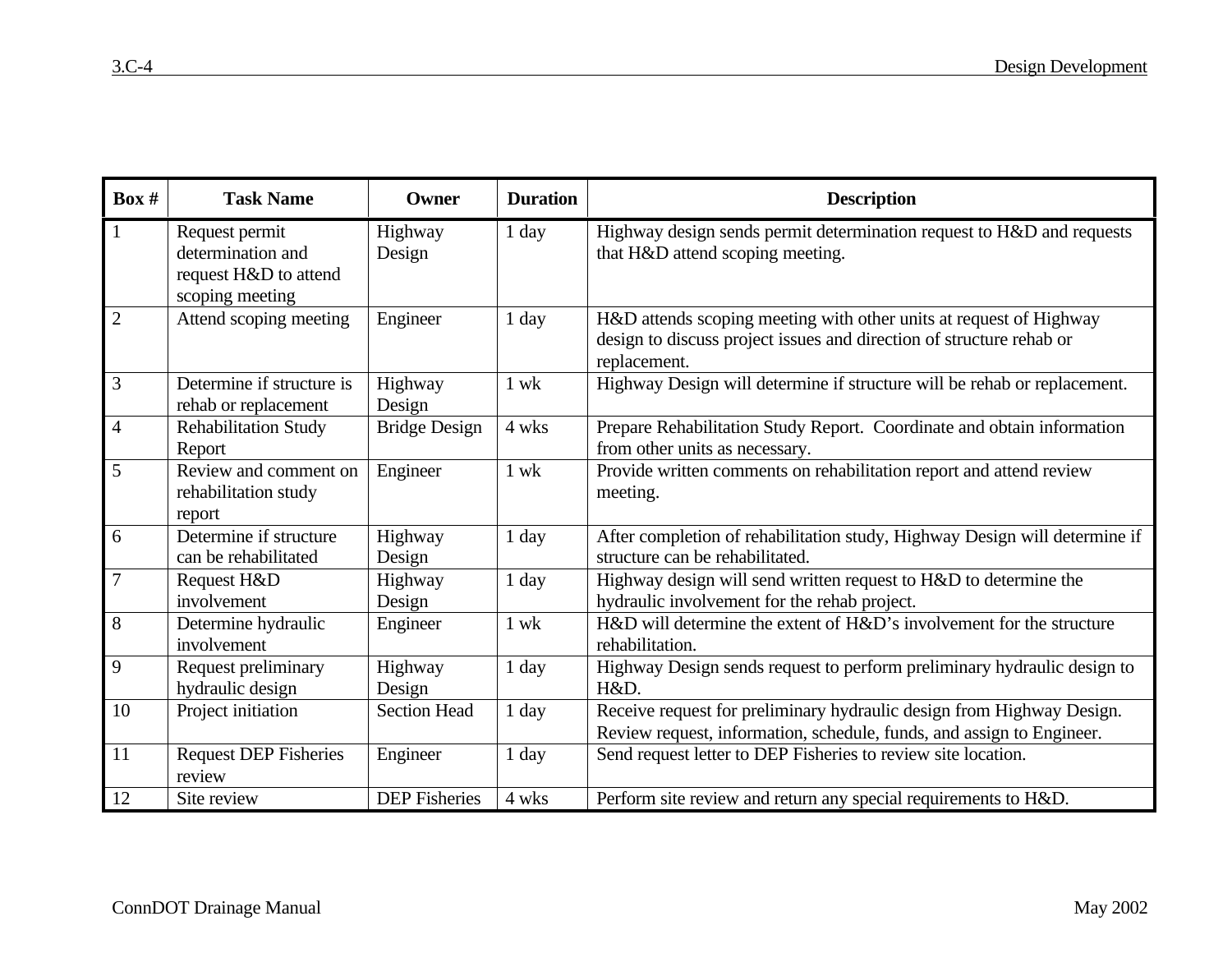| Box #           | <b>Task Name</b>                                          | Owner                | <b>Duration</b> | <b>Description</b>                                                                                                                                                                                                                                                                                                                                                                               |
|-----------------|-----------------------------------------------------------|----------------------|-----------------|--------------------------------------------------------------------------------------------------------------------------------------------------------------------------------------------------------------------------------------------------------------------------------------------------------------------------------------------------------------------------------------------------|
| 13              | Collect site data                                         | Engineer             | 15 day          | Collect existing data from<br>H&D: FEMA, H&D files, River Study, Scour, USGS, SCEL.<br>BS&E: Bridge inspection reports, underwater reports.<br>ER&R: project plans and as-built.<br>Soils & Foundations: search folders by town.<br>Contact: Towns, Maintenance (District Office or Town), Environmental<br>Planning, Central Surveys, DEP, USDA Natural Resource Conservation<br>Service, USGS. |
| 14              | FEMA study?                                               | Engineer             | 1 day           | If a detailed FEMA study exists for the site, request backup data from<br>FEMA with a prepaid vendor form.                                                                                                                                                                                                                                                                                       |
| 15              | FEMA process                                              | <b>FEMA</b>          | 8wks            | Assemble and return detailed FEMA backup data to H&D.                                                                                                                                                                                                                                                                                                                                            |
| 16              | Field investigation                                       | Engineer             | 1 day           | Perform field visit. Send notification to and invite other disciplines.<br>Complete field review form and identify survey requirements.                                                                                                                                                                                                                                                          |
| 17              | Survey request                                            | Engineer             | $1$ day         | Prepare a request for hydraulic survey and send to Highway Design.                                                                                                                                                                                                                                                                                                                               |
| $\overline{18}$ | Initiate survey                                           | Highway<br>Design    | 8wks            | Highway Design will initiate the survey and return the completed plans and<br>cross-sections to H&D.                                                                                                                                                                                                                                                                                             |
| 19              | Develop hydrology                                         | Engineer             | $1$ w $k$       | Develop flows using information available.                                                                                                                                                                                                                                                                                                                                                       |
| 20              | Preliminary analysis                                      | Engineer             | 8wks            | Review information from Fisheries, Survey, and FEMA. Work with<br>Bridge Design on types of structures to be studied. Perform preliminary<br>analysis of alternative structures, including a qualitative scour evaluation<br>and prepare data for the Structure Type Study. Forward data to Bridge<br>Design.                                                                                    |
| 21              | <b>Structure Type Study</b>                               | <b>Bridge Design</b> | 3wks            | Bridge Design will prepare a Structure Type Study and send a copy to<br>H&D for review and comment.                                                                                                                                                                                                                                                                                              |
| 22              | Review and comment on<br>structure type study             | Engineer             | $1$ w $k$       | Prepare written comments on Structure Type Study and return to Highway<br>Design.                                                                                                                                                                                                                                                                                                                |
| 23              | Send request to attend<br>structure type study<br>meeting | Highway<br>Design    | 1 day           | Highway Design will request H&D to attend the Structure Type Study<br>Meeting.                                                                                                                                                                                                                                                                                                                   |
| 24              | Attend structure type<br>study meeting                    | Engineer             | $1$ day         | Attend Structure Type Study Meeting with other sections for structure<br>selection.                                                                                                                                                                                                                                                                                                              |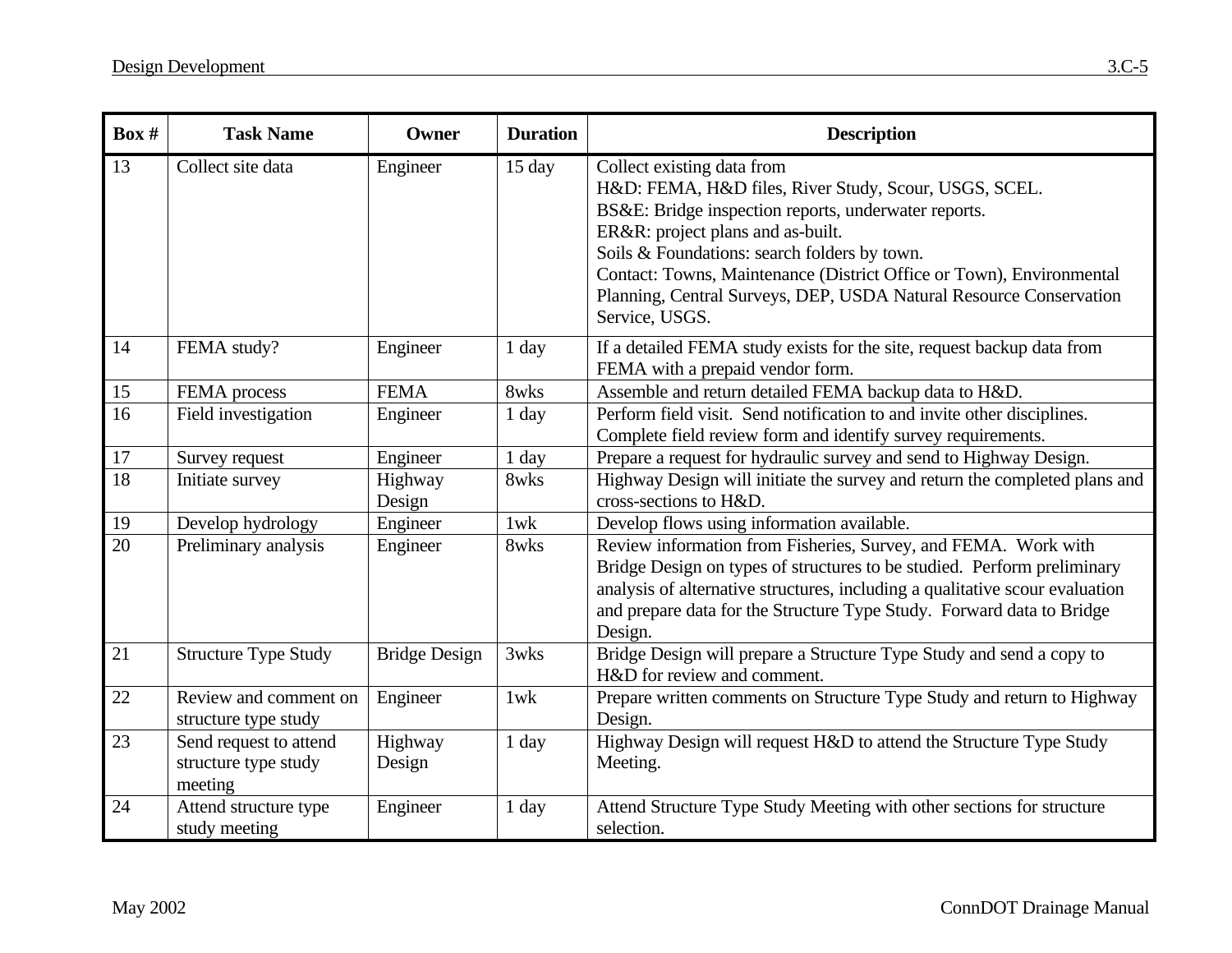| Box #           | <b>Task Name</b>                                      | Owner                                               | <b>Duration</b> | <b>Description</b>                                                                                                                                                                                                                                                                                                                                                                                                                                                     |
|-----------------|-------------------------------------------------------|-----------------------------------------------------|-----------------|------------------------------------------------------------------------------------------------------------------------------------------------------------------------------------------------------------------------------------------------------------------------------------------------------------------------------------------------------------------------------------------------------------------------------------------------------------------------|
| 25              | Review structure<br>acceptability to DEP<br>Fisheries | Engineer                                            | $1$ day         | Investigate if selected structure is consistent with previous letter of<br>recommendation from DEP Fisheries.                                                                                                                                                                                                                                                                                                                                                          |
| 26              | Meet with DEP Fisheries<br>to discuss alternatives    | Highway<br>Design, DEP<br>Fisheries and<br>Engineer | $1$ w $k$       | If selected structure is not consistent with DEP Fisheries recommendation<br>then Highway Design will meet with DEP Fisheries and discuss mitigation<br>measures or alternatives. May have to coordinate with H&D and make a<br>presentation to Fisheries with the most reasonably solution.                                                                                                                                                                           |
| 27              | Finalize SLD plans                                    | <b>Bridge Design</b>                                | 8 wks           | Bridge Design prepares SLD plans for the culvert/bridge including stage<br>construction and water handling concepts and sends them to other units for<br>review. Structure design is 30% complete.                                                                                                                                                                                                                                                                     |
| 28              | Review and comment on<br>SLD plans                    | Engineer                                            | $1$ wk          | Prepare written comments on the SLD plans and return to Bridge Design.                                                                                                                                                                                                                                                                                                                                                                                                 |
| 29              | Final structure selected                              | Highway<br>Design                                   | $1$ day         | Highway Design will send letter to H&D requesting they proceed with final<br>design of selected alternative. Submission should include plan, profiles,<br>cross sections, and available bridge plans.                                                                                                                                                                                                                                                                  |
| 30              | Project advancement                                   | <b>Section Head</b>                                 | 1day            | Received request to advance project to final design.                                                                                                                                                                                                                                                                                                                                                                                                                   |
| $\overline{31}$ | Is alternative a bridge?                              | Engineer                                            | 1 day           | If alternative is a bridge then H&D will conduct a Detailed Scour<br>Evaluation early in Final Design for use in foundation design.                                                                                                                                                                                                                                                                                                                                    |
| 32              | Scour analysis                                        | Engineer                                            | $1$ wk          | Prepare detailed scour analysis and forward results to Highway Design,<br>Bridge Design and Soils and Foundations.                                                                                                                                                                                                                                                                                                                                                     |
| 33              | Channel design                                        | Engineer                                            | 2 wks           | If channel protection or restoration is required, perform design and develop<br>plans.                                                                                                                                                                                                                                                                                                                                                                                 |
| 34              | Detailed FEMA study<br>required?                      | Engineer                                            | $1$ month+      | Was a detailed FEMA study performed?                                                                                                                                                                                                                                                                                                                                                                                                                                   |
| 35              | FEMA model                                            | Engineer                                            | 4 wks           | Recreate FEMA model using FEMA backup information. Compare flood<br>elevations to the original FEMA flood elevations. Impose proposed<br>condition and re-run model. No increase in encroached condition flood<br>elevation is allowed. If there is an increase in flood elevation, change<br>model to increase conveyance, compensate for increased flood by<br>increasing storage, or process request for map revision. (A map revision<br>can take a year or more). |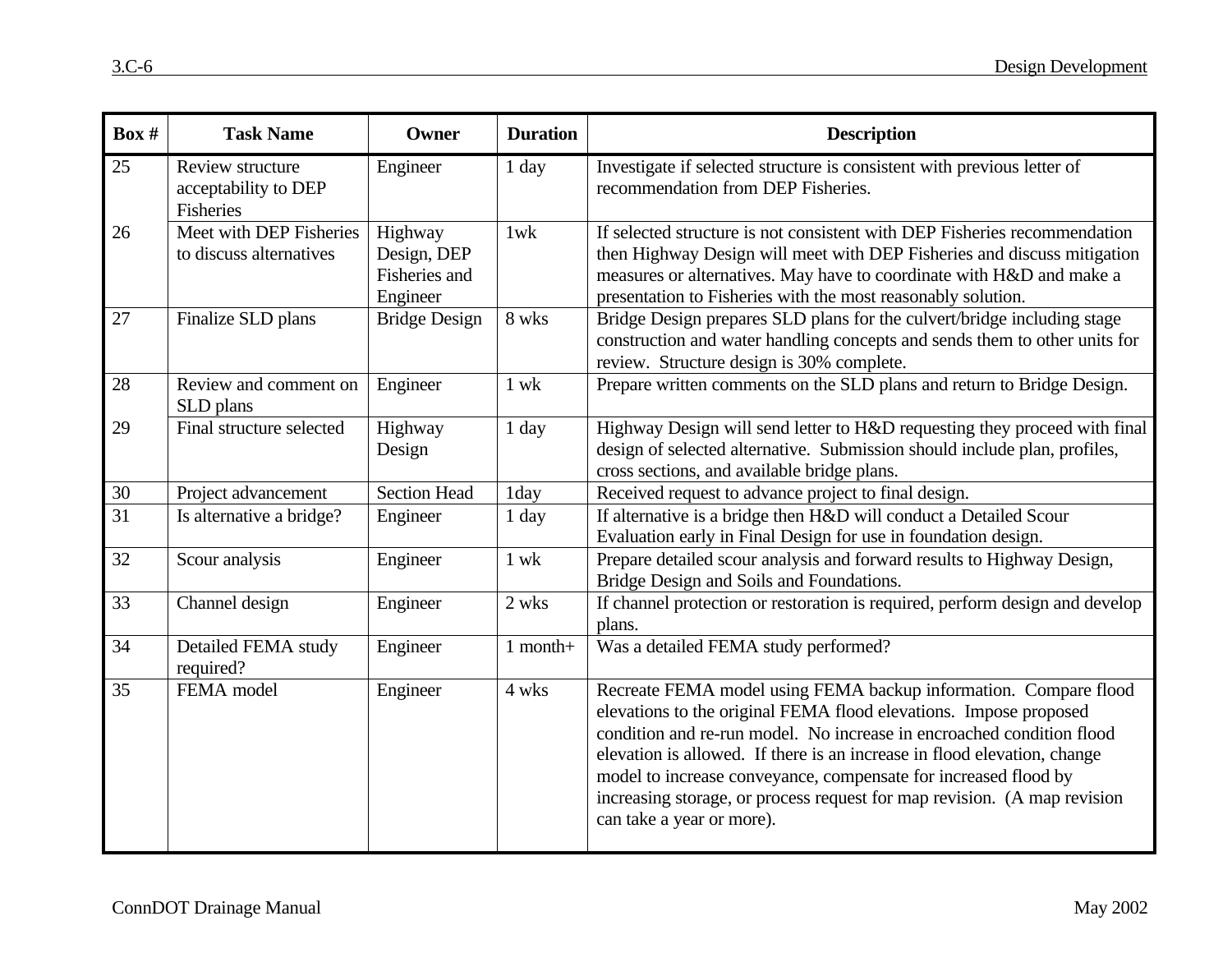| Box # | <b>Task Name</b>                               | Owner                     | <b>Duration</b> | <b>Description</b>                                                                                                                                                                                                                                                       |
|-------|------------------------------------------------|---------------------------|-----------------|--------------------------------------------------------------------------------------------------------------------------------------------------------------------------------------------------------------------------------------------------------------------------|
| 36    | Do SCEL exist within<br>the project area?      | Engineer                  | $1$ day         | If Stream Channel Encroachment Lines analysis data exists and the<br>discharge varies from the FEMA values, run another model.                                                                                                                                           |
| 37    | <b>SCEL</b> model                              | Engineer                  | 2 wks           | Re-run the existing and proposed model using the flows from the SCEL<br>report to show the change in flood elevations.                                                                                                                                                   |
| 38    | Design temporary<br>facilities                 | Engineer                  | $1$ wk          | Run models for all stages of construction. Work with Highway Design to<br>develop a workable construction sequence and size temporary work. Time<br>varies depending on complexity of construction.                                                                      |
| 39    | Final hydraulic design<br>recommendations      | Engineer                  | $1$ wk          | H&D to provide final hydraulic design recommendations to Bridge Design.                                                                                                                                                                                                  |
| 40    | Incorporate hydraulic<br>recommendations       | <b>Bridge Design</b>      | $1$ wk          | Bridge Design incorporates final hydraulic design recommendations in<br>structure design.                                                                                                                                                                                |
| 41    | Finalize semi-final<br>design                  | <b>Bridge Design</b>      | $1$ wk          | Bridge Design prepares semi-final plans for the culvert/bridge and sends<br>them to other units for review. Structure design is 90% complete.                                                                                                                            |
| 42    | Review and comment on<br>semi-final plans      | Engineer                  | $1$ wk          | Prepare written comments on the semi-final plans and return to Highway<br>Design.                                                                                                                                                                                        |
| 43    | Request permit                                 | Highway<br>Design         | $1$ wk          | Highway Design will request H&D to prepare permits.                                                                                                                                                                                                                      |
| 44    | Prepare final hydraulic<br>report              | Engineer                  | 2 wks           | Prepare final hydraulic report including scour, design, FEMA, SCEL.                                                                                                                                                                                                      |
| 45    | Permit hydraulics<br>attachments               | Engineer                  | $1$ wk          | Prepare and assemble attachments and supporting documentation for<br>permit application. Which could include attachment A-1, attachment H<br>Part 1 and Part 2. Forward to Highway Design who will complete permit<br>application and forward to Environmental Planning. |
| 46    | Permit application                             | Environmental<br>Planning | 2 wks           | Environmental Planning will finalize and submit the permit applications to<br>Connecticut DEP. Connecticut DEP approval usually takes 6-12 months.                                                                                                                       |
| 47    | Finalize structure plans                       | <b>Bridge Design</b>      | 8 wks           | Bridge Design prepares final plans for the culvert/bridge and sends them to<br>other units for review. Structure design is 100% complete.                                                                                                                                |
| 48    | Review and comment on<br>final structure plans | Engineer                  | 1 day           | Review final structure plans to assure they are consistent with hydraulic<br>design and the permits.                                                                                                                                                                     |
| 49    | Project revision                               | Highway<br>Design         | Varies          | If Highway Design changes any aspect of the project that has any relation<br>to the hydraulic aspects, they must forward changes to H&D.                                                                                                                                 |